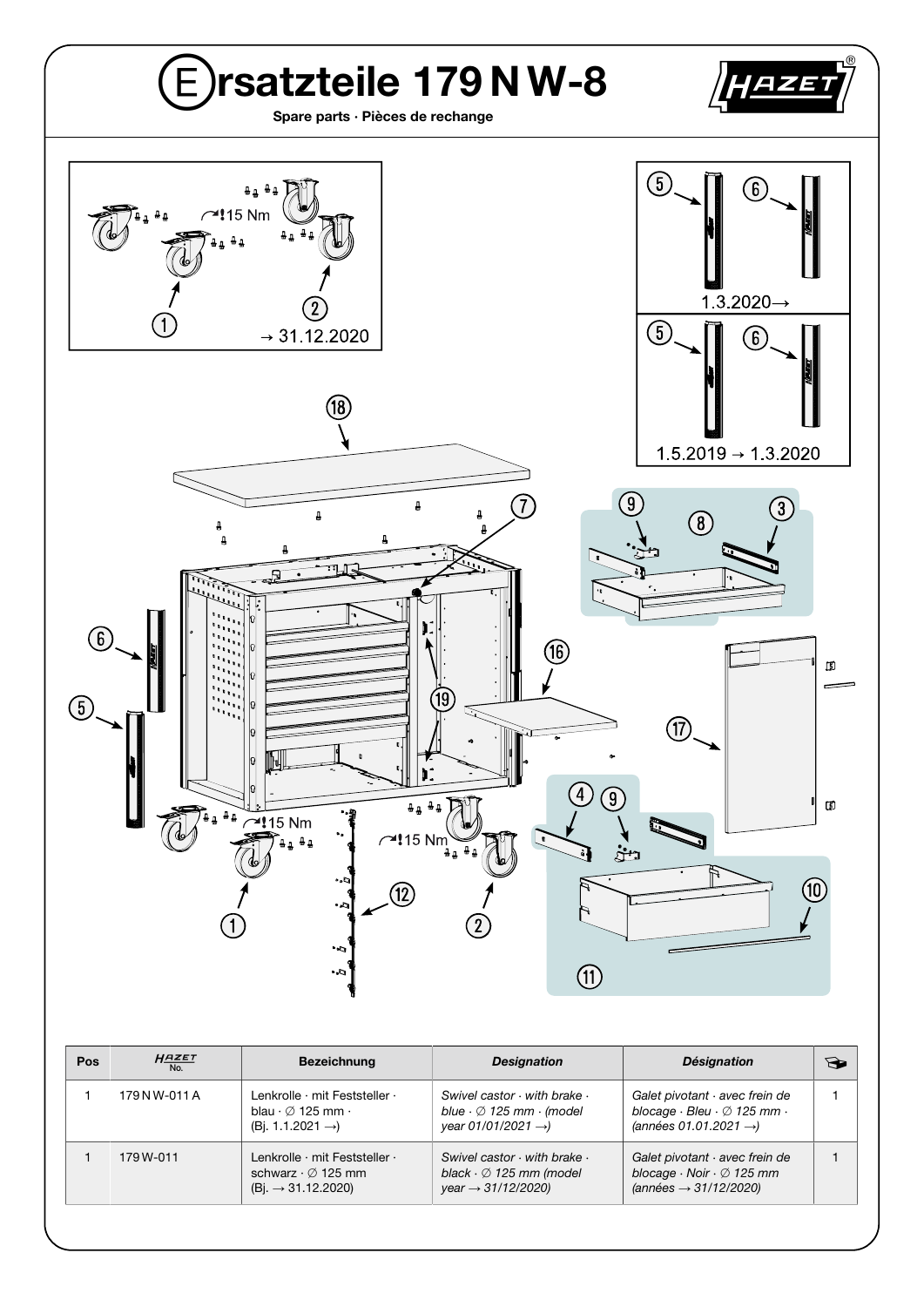| Pos            | $H$ <sub>No.</sub> | <b>Bezeichnung</b>                                                                                                                                  | <b>Designation</b>                                                                                                                                       | <b>Désignation</b>                                                                                                                                                       | $\bigodot$   |
|----------------|--------------------|-----------------------------------------------------------------------------------------------------------------------------------------------------|----------------------------------------------------------------------------------------------------------------------------------------------------------|--------------------------------------------------------------------------------------------------------------------------------------------------------------------------|--------------|
| $\overline{c}$ | 179 N W-09 A       | Bockrolle $\cdot$ blau $\cdot$ $\varnothing$ 125 mm $\cdot$<br>(Bj. 1.1.2021 $\rightarrow$ )                                                        | Fixed castor $\cdot$ blue $\cdot$<br>$\varnothing$ 125 mm $\cdot$ (model<br>year 01/01/2021 $\rightarrow$                                                | Galet fixe $\cdot$ Bleu $\cdot$ $\oslash$ 125 mm $\cdot$<br>(années 01.01.2021 $\rightarrow$ )                                                                           | 1            |
| 2              | 179W-09            | Bockrolle $\cdot$ schwarz $\cdot \varnothing$<br>125 mm (Bj. $\rightarrow$ 31.12.2020)                                                              | Fixed castor $\cdot$ black $\cdot$<br>$\varnothing$ 125 mm (model<br>$year \rightarrow 31/12/2020$                                                       | Galet fixe $\cdot$ Noir $\cdot$ $\varnothing$ 125 mm<br>$(années \rightarrow 31/12/2020)$                                                                                | $\mathbf{1}$ |
| 3              | 179 N-07/2         | Teleskop-Schienen · Paar                                                                                                                            | Telescopic rails · pair                                                                                                                                  | Glissières télescopiques · paire                                                                                                                                         | 1            |
| $\overline{4}$ | 179 N XL-07/2      | Teleskop-Schienen · Paar                                                                                                                            | Telescopic rails · pair                                                                                                                                  | Glissières télescopiques · paire                                                                                                                                         | $\mathbf{1}$ |
| 5              | 179N-093           | Kantenschutz $\cdot$ unten $\cdot$<br>$Bi. \rightarrow 1.5.2019: 179 N.$<br>179 N W · 179 N X · 179 N XL ·<br>179 N XXL                             | Edge protection $\cdot$ bottom $\cdot$<br>Model year $\rightarrow$ 01 May 2019:<br>$179 N \cdot 179 N W \cdot 179 N X$ .<br>179 N XL · 179 N XXL         | Protection anti-choc<br>· en bas · Année de<br>construction $\rightarrow$ 01/05/2019 :<br>$179 N \cdot 179 N W \cdot 179 N X$ .<br>179 N XL · 179 N XXL                  | $\mathbf{1}$ |
| 5              | 179 N-093 A        | Kantenschutz $\cdot$ unten $\cdot$ Bj.<br>1.5.2019 $\rightarrow$ 1.3.2020: 179 N ·<br>179 N W $\cdot$ 179 N X $\cdot$ 179 N XL $\cdot$<br>179 N XXL | Edge protection $\cdot$ bottom $\cdot$<br>Model year 01 August<br>2019 → 01 March 2020:<br>$179 N \cdot 179 N W \cdot 179 N X$ .<br>179 N XL · 179 N XXL | Protection anti-choc $\cdot$ en<br>bas · Année de construction<br>$01/05/2019 \rightarrow 01/03/2020$ :<br>$179 N \cdot 179 N W \cdot 179 N X$ .<br>179 N XL · 179 N XXL | $\mathbf{1}$ |
| 5              | 179 N-093 B        | Kantenschutz · unten ·<br>Bi. 1.3.2020 →: 179 N ·<br>179 N W $\cdot$ 179 N X $\cdot$ 179 N XL $\cdot$<br>179 N XXL                                  | Edge protection $\cdot$ bottom $\cdot$<br>Model year 01 March 2020 $\rightarrow$ :<br>$179 N \cdot 179 N W \cdot 179 N X$ .<br>179 N XL · 179 N XXL      | Protection anti-choc · en<br>bas · Année de construction<br>$01/03/2020 \rightarrow 179 N$ .<br>179 N W · 179 N X · 179 N XL ·<br><b>179 N XXL</b>                       | $\mathbf{1}$ |
| 6              | 179 N W-094        | Kantenschutz · oben · Bj.<br>$\rightarrow$ 1.5.2019: 179 N W                                                                                        | Edge protection · top · Model<br>year $\rightarrow$ 01 May 2019: 179 N W                                                                                 | Protection anti-choc · en<br>haut · Année de construction<br>$\rightarrow$ 01/05/2019 : 179 NW                                                                           | $\mathbf{1}$ |
| 6              | 179 N W-094 A      | Kantenschutz $\cdot$ oben $\cdot$ Bj.<br>1.5.2019 $\rightarrow$ 1.3.2020: 179 N W                                                                   | Edge protection $\cdot$ top $\cdot$ Model<br>year 01 May 2019 $\rightarrow$ 01 March<br>2020: 179 N W                                                    | Protection anti-choc $\cdot$ en<br>haut · Année de construction<br>$01/05/2019 \rightarrow 01/03/2020$ :<br>179 NW                                                       | $\mathbf{1}$ |
| 6              | 179 N W-094 B      | Kantenschutz · oben · Bj.<br>1.3.2020 $\rightarrow$ : 179 N W                                                                                       | Upper edge protection .<br>Model year 01 March 2020 $\rightarrow$ :<br>179 NW                                                                            | Protection anti-choc $\cdot$ en<br>haut · Année de construction<br>01/03/2020 $\rightarrow$ : 179 N W                                                                    | $\mathbf{1}$ |
| $\overline{7}$ | 179 N W-08         | Zylinderschloss                                                                                                                                     | Cylinder lock                                                                                                                                            | Serrure à cylindre                                                                                                                                                       | $\mathbf{1}$ |
| 8              | 179N-050           | Schublade · flach · komplett                                                                                                                        | Drawer · flat · complete                                                                                                                                 | Tiroir $\cdot$ plat $\cdot$ complet                                                                                                                                      | 1            |
| 9              | 179N-019           | Schubladen<br>Verriegelungshaken                                                                                                                    | Drawer locking hook                                                                                                                                      | Crochets de verrouillage de<br>tiroir                                                                                                                                    | 1            |
| 10             | 179N-057           | Schubladen Griffprofil                                                                                                                              | Drawer handle profile                                                                                                                                    | Profilé de poignée de tiroir                                                                                                                                             | $\mathbf{1}$ |
| 11             | 179 N W-051        | Schublade · hoch · komplett                                                                                                                         | Drawer · high · complete                                                                                                                                 | $Tiroir \cdot haut \cdot complete$                                                                                                                                       | 1            |
| 12             | 179 N W-04         | Verriegelungsleiste · inklusive<br>Befestigungsblechen und<br>Nieten                                                                                | Locking bar · including<br>fastening plates and rivets                                                                                                   | Barre de verrouillage · Tôles de<br>fixation et rivets inclus                                                                                                            | $\mathbf{1}$ |
| 16             | 179 N W-23         | Regal-Boden                                                                                                                                         | Tray                                                                                                                                                     | Plateau                                                                                                                                                                  | 1            |
| 17             | 179 N W-21         | Tür · abschließbar                                                                                                                                  | Door · lockable                                                                                                                                          | Porte · verrouillable                                                                                                                                                    | 1            |
| 18             | 179 N W-05         | Arbeitsfläche · Holz · inklusive<br>Befestigungssatz                                                                                                | Worktop $\cdot$ wood $\cdot$ including<br>fastening set                                                                                                  | Plan de travail · bois · Kit de<br>fixation inclus                                                                                                                       | 1            |
| 19             | 179 N W-012        | Magnetschnapper · inklusive<br>Schrauben (2x)                                                                                                       | Magnetic catch · including<br>screws (2x)                                                                                                                | Loquet magnétique · Vis<br>incluses (2x)                                                                                                                                 | 1            |